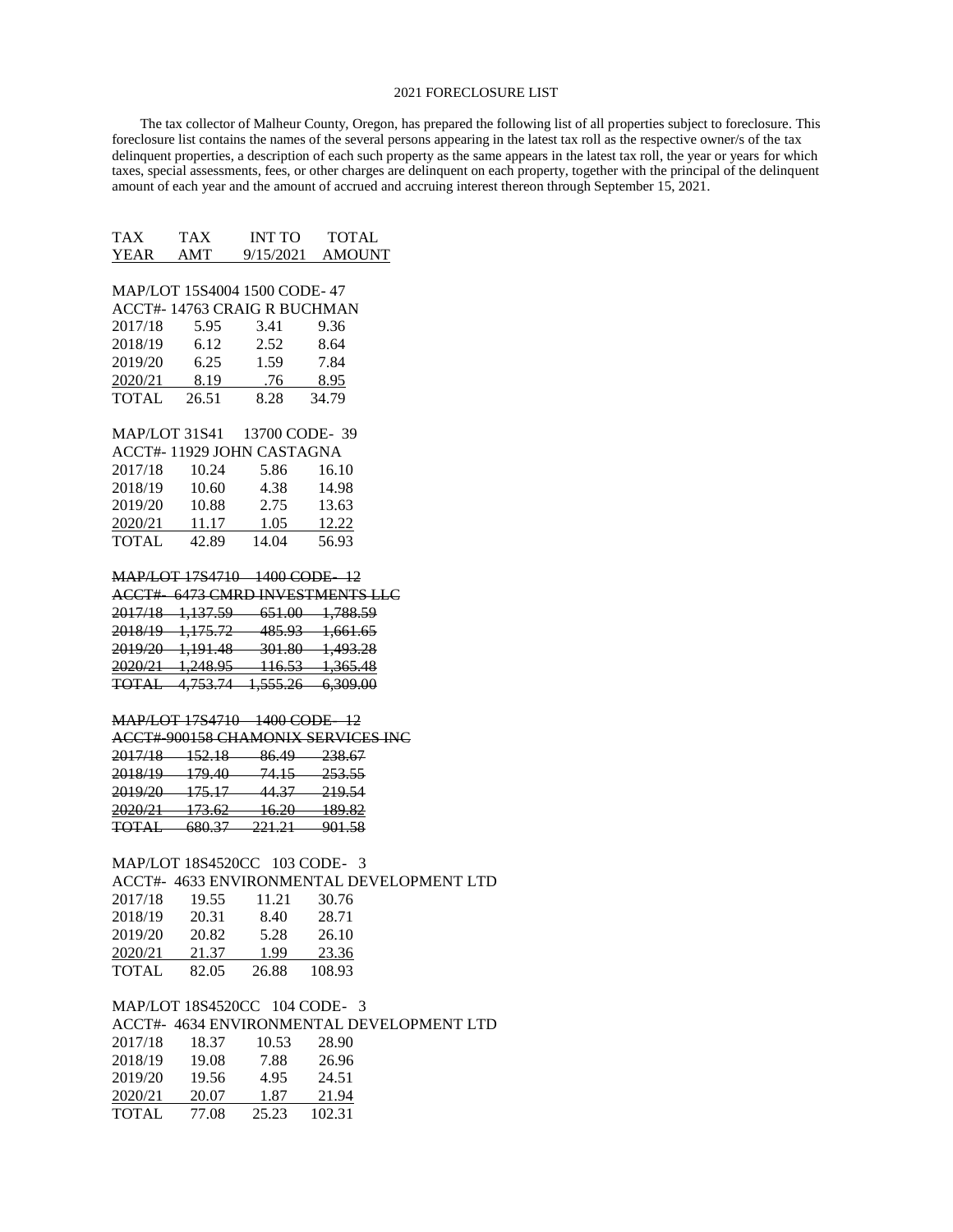|                  | MAP/LOT 15S4224CB 402 CODE- 9                                                                                            |                  |                                           |  |  |
|------------------|--------------------------------------------------------------------------------------------------------------------------|------------------|-------------------------------------------|--|--|
|                  |                                                                                                                          |                  | ACCT#- 5705 ENVIRONMENTAL DEVELOPMENT LTD |  |  |
|                  | 2017/18 1.86 1.07 2.93                                                                                                   |                  |                                           |  |  |
|                  | 2018/19 1.95 .80 2.75                                                                                                    |                  |                                           |  |  |
|                  | 2019/20 2.00 .51 2.51                                                                                                    |                  |                                           |  |  |
|                  | 2020/21 2.02 .19 2.21                                                                                                    |                  |                                           |  |  |
|                  | TOTAL 7.83 $2.57 \overline{10.40}$                                                                                       |                  |                                           |  |  |
|                  |                                                                                                                          |                  |                                           |  |  |
|                  | MAP/LOT 19S4719D 100 CODE 29                                                                                             |                  |                                           |  |  |
|                  | ACCT# 9731 NETTIE M HIATT                                                                                                |                  |                                           |  |  |
|                  | ALLEN L JONES                                                                                                            |                  |                                           |  |  |
|                  |                                                                                                                          | STEVEN R ROSS    |                                           |  |  |
|                  |                                                                                                                          |                  | 2017/18 1,423.17 815.86 2,239.03          |  |  |
|                  |                                                                                                                          |                  | 2018/19 1,488.81 615.33 2,104.14          |  |  |
|                  |                                                                                                                          |                  | 2019/20 1,604.31 406.38 2,010.69          |  |  |
|                  |                                                                                                                          |                  |                                           |  |  |
|                  |                                                                                                                          |                  | 2020/21 1,637.60 152.78 1,790.38          |  |  |
|                  |                                                                                                                          |                  | TOTAL 6,153.89 1,990.35 8,144.24          |  |  |
|                  |                                                                                                                          |                  |                                           |  |  |
|                  | MAP/LOT 30S41 1202 CODE-39                                                                                               |                  |                                           |  |  |
|                  | ACCT#-11767 GERALD B MADLEY                                                                                              |                  |                                           |  |  |
|                  |                                                                                                                          |                  |                                           |  |  |
|                  |                                                                                                                          |                  |                                           |  |  |
|                  |                                                                                                                          |                  |                                           |  |  |
|                  |                                                                                                                          |                  |                                           |  |  |
|                  | 2017/18 .47 .25 .72<br>2018/19 2.71 1.12 3.83<br>2019/20 2.80 .71 3.51<br>2020/21 2.86 .27 3.13<br>TOTAL 8.84 2.35 11.19 |                  |                                           |  |  |
|                  |                                                                                                                          |                  |                                           |  |  |
|                  | MAP/LOT 31S41 11700 CODE-39                                                                                              |                  |                                           |  |  |
|                  | ACCT#-11914 MAUDE NUCHOLS                                                                                                |                  |                                           |  |  |
|                  | 2017/18 20.43 11.71 32.14                                                                                                |                  |                                           |  |  |
|                  | 2018/19 21.12 8.73 29.85                                                                                                 |                  |                                           |  |  |
|                  | 2019/20 21.72 5.49 27.21                                                                                                 |                  |                                           |  |  |
|                  |                                                                                                                          |                  |                                           |  |  |
|                  | $\frac{2020/21}{\text{TOTAL}} \quad \frac{22.28}{85.55} \quad \frac{2.08}{28.01} \quad \frac{24.36}{113.56}$             |                  |                                           |  |  |
|                  |                                                                                                                          |                  |                                           |  |  |
|                  | MAP/LOT 16S47 3000 CODE 52                                                                                               |                  |                                           |  |  |
|                  | ACCT# 15136 RYAN OLSEN                                                                                                   |                  |                                           |  |  |
|                  |                                                                                                                          | SHARONA OLSEN    |                                           |  |  |
|                  |                                                                                                                          |                  | 2017/18 2,737.93 1,568.37 4,306.30        |  |  |
|                  |                                                                                                                          |                  | 2018/19 2,867.79 1,185.26 4,053.05        |  |  |
|                  |                                                                                                                          |                  | 2019/20 2,931.97 742.67 3,674.64          |  |  |
|                  |                                                                                                                          |                  |                                           |  |  |
|                  |                                                                                                                          |                  | 2020/21 2,997.48 279.67 3,277.15          |  |  |
|                  |                                                                                                                          |                  | TOTAL 11,535.17 3,775.97 15,311.14        |  |  |
|                  |                                                                                                                          |                  |                                           |  |  |
|                  | MAP/LOT 19S4732AB 400 CODE- 2                                                                                            |                  |                                           |  |  |
|                  | ACCT#- 3909 JESSE ORTEGA                                                                                                 |                  |                                           |  |  |
|                  |                                                                                                                          | REBECCA M ORTEGA |                                           |  |  |
| 2017/18          | 79.02                                                                                                                    | 43.30            | 122.32                                    |  |  |
|                  | 155.86<br>2018/19 155.86<br>2019/20 160.83                                                                               | 64.42            | 220.28                                    |  |  |
|                  |                                                                                                                          | $40.74$ $201.57$ |                                           |  |  |
|                  | 2020/21 165.11 15.41 180.52                                                                                              |                  |                                           |  |  |
|                  | TOTAL 560.82 163.87 724.69                                                                                               |                  |                                           |  |  |
|                  |                                                                                                                          |                  |                                           |  |  |
|                  | MAP/LOT 19S4732AB 400 CODE- 2                                                                                            |                  |                                           |  |  |
|                  | ACCT#- 903185 JESSE ORTEGA                                                                                               |                  |                                           |  |  |
| REBECCA M ORTEGA |                                                                                                                          |                  |                                           |  |  |
| 2017/18          | 81.67                                                                                                                    | 45.49            | 127.16                                    |  |  |
| 2018/19          | 121.81                                                                                                                   | 50.34            | 172.15                                    |  |  |
| 2019/20          | 128.01                                                                                                                   | 32.43            | 160.44                                    |  |  |
|                  | 2020/21 127.56 11.91 139.47                                                                                              |                  |                                           |  |  |
|                  |                                                                                                                          |                  |                                           |  |  |

TOTAL 459.05 140.17 599.22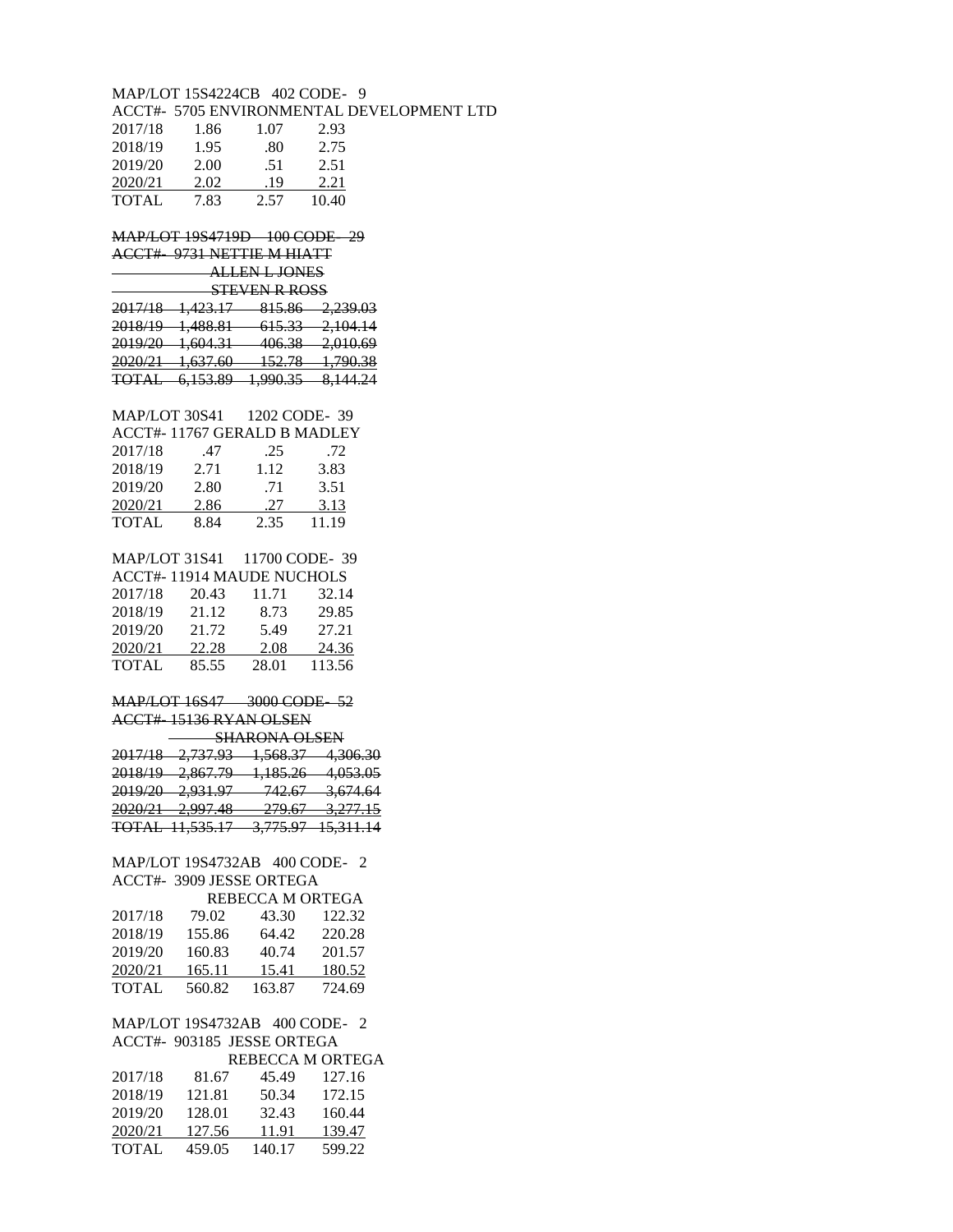MAP/LOT 33S3915 2100 CODE- 39 ACCT#- 12282 NICHOLAS C PETRIS ANNA S PETRIS 2017/18 4.64 2.66 7.30 2018/19 4.79 1.98 6.77 2019/20 4.93 1.25 6.18 2020/21 5.03 .47 5.50 TOTAL 19.39 6.36 25.75 MAP/LOT 21S3817CD 600 CODE- 5 ACCT#- 5385 RICHARD POLLOCK 2017/18 5.64 3.23 8.87 2018/19 5.83 2.41 8.24 2019/20 6.00 1.53 7.53 2020/21 6.15 .57 6.72 TOTAL 23.62 7.74 31.36 MAP/LOT 41S4318D 800 CODE- 41 ACCT#- 12810 FRANK C REEVES, TRUSTEE JOSEPHINE M REEVES, TRUSTEE FRANK C REEVES FAMILY TRUST 2017/18 15.61 8.95 24.56 2018/19 15.83 6.54 22.37 2019/20 15.16 3.84 19.00<br>2020/21 15.68 1.47 17.15 2020/21 15.68 1.47 TOTAL 62.28 20.80 83.08 MAP/LOT 18S4710D 1000 CODE- 1 ACCT#- 16411 ROTARY CORRUGATOR COMPANY 2017/18 1,269.76 727.95 1,997.71 2018/19 1,309.60 541.26 1,850.86 2019/20 1,395.52 353.48 1,749.00 2020/21 1,432.85 133.69 1,566.54 TOTAL 5,407.73 1,756.38 7,164.11 MAP/LOT 18S4710D 1000 CODE- 1 ACCT#- 901289 ROTARY CORRUGATOR COMPANY 2017/18 7.22 4.14 11.36 2018/19 7.37 3.05 10.42 2019/20 7.50 1.89 9.39 2020/21 7.48 .69 8.17<br>TOTAL 29.57 9.77 39.34 TOTAL 29.57 MAP/LOT 36S37 8701 CODE- 41 ACCT#- 12638 STANLEY W SCHNEITER 2017/18 1.79 1.02 2.81 2018/19 1.82 .75 2.57 2019/20 1.81 .46 2.27 2020/21 1.86 .17 2.03 TOTAL 7.28 2.40 9.68 MAP/LOT 20S4205BC 3800 CODE- 16 ACCT#- 8921 TYSON SIEBERTZ 2017/18 227.30 130.31 357.61<br>2018/19 234.49 96.91 331.40 2018/19 234.49 96.91 331.40<br>2019/20 240.63 60.96 301.59 2019/20 2020/21 246.62 23.01 269.63

TOTAL 949.04 311.19 1,260.23